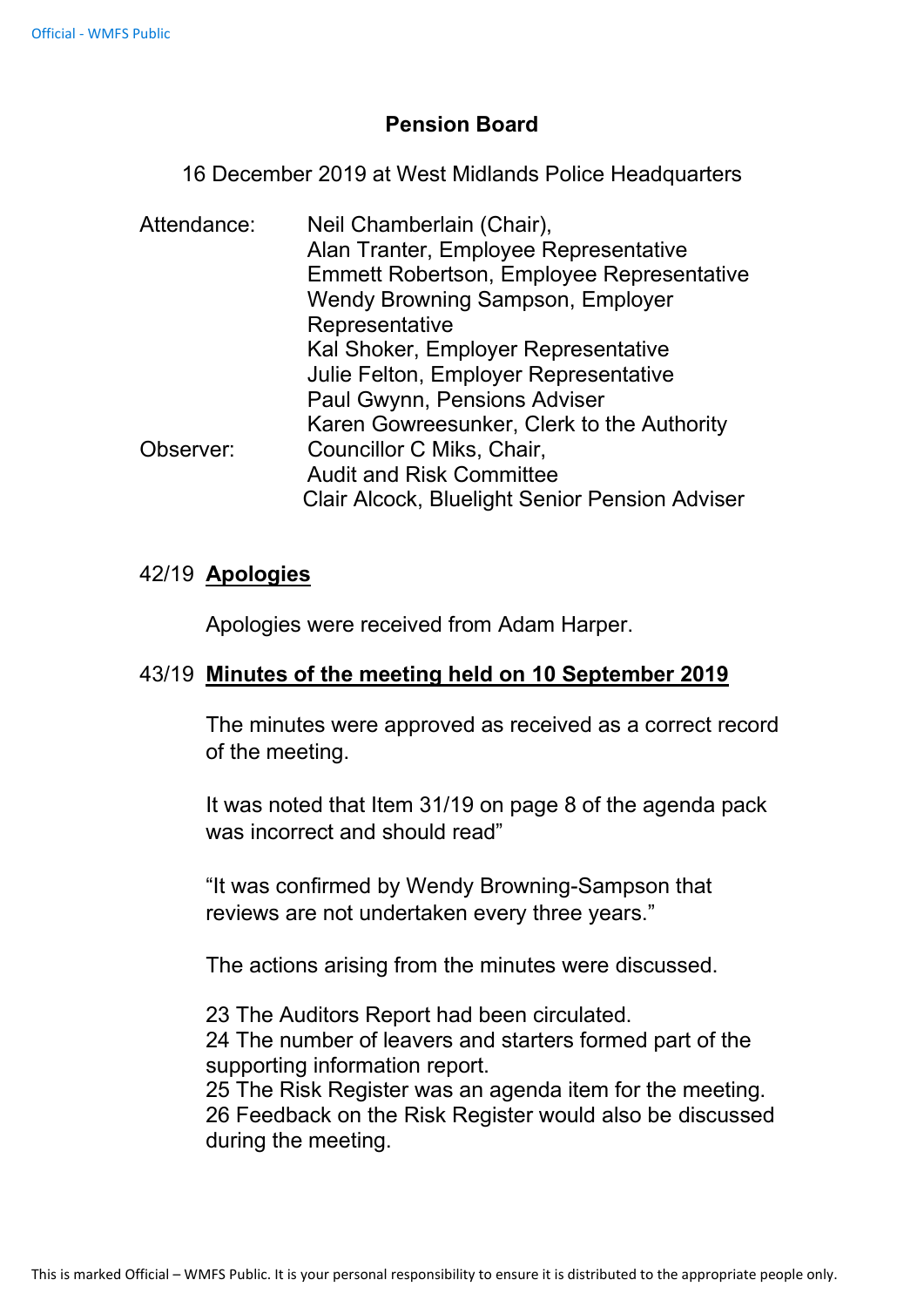27 Feedback from the Audit and Risk Committee would be covered by the report from Paul Gwynn.

28 Paul Gwynn would continue to check GAD news and circulate.

29 The Activity Log had been updated.

The Chair requested that the Action Log be completed before future meetings.

# 44/19 **Minutes of the Audit and Risk Committee held on 29 July 2019**

The minutes of the Audit and Risk Committee held on 29 July 2019 were received.

# 45/19 **Minutes of the Audit and Risk Committee held on 2 September 2019**

The minutes of the Audit and Risk Committee held on 2 September 2019 were received. The Committee had made two decisions at their meeting and details would be provided by Paul Gwynn as part of his Supporting Information report.

## 46/19 **Risk Register March 2019**

The Risk Register had been updated and Members had been requested to comment by the end of October 2019. Kal Shoker requested that the Risk Register should be colour coded to match the Corporate Risk Register as this helps to make items stand out. It was recommended that Wendy Browning Sampson contact Strategic Hub about the Corporate Risk Register.

In light of the recent court ruling on the Transitional Regulations and the how the awaited remedy would impact on the Risk Register.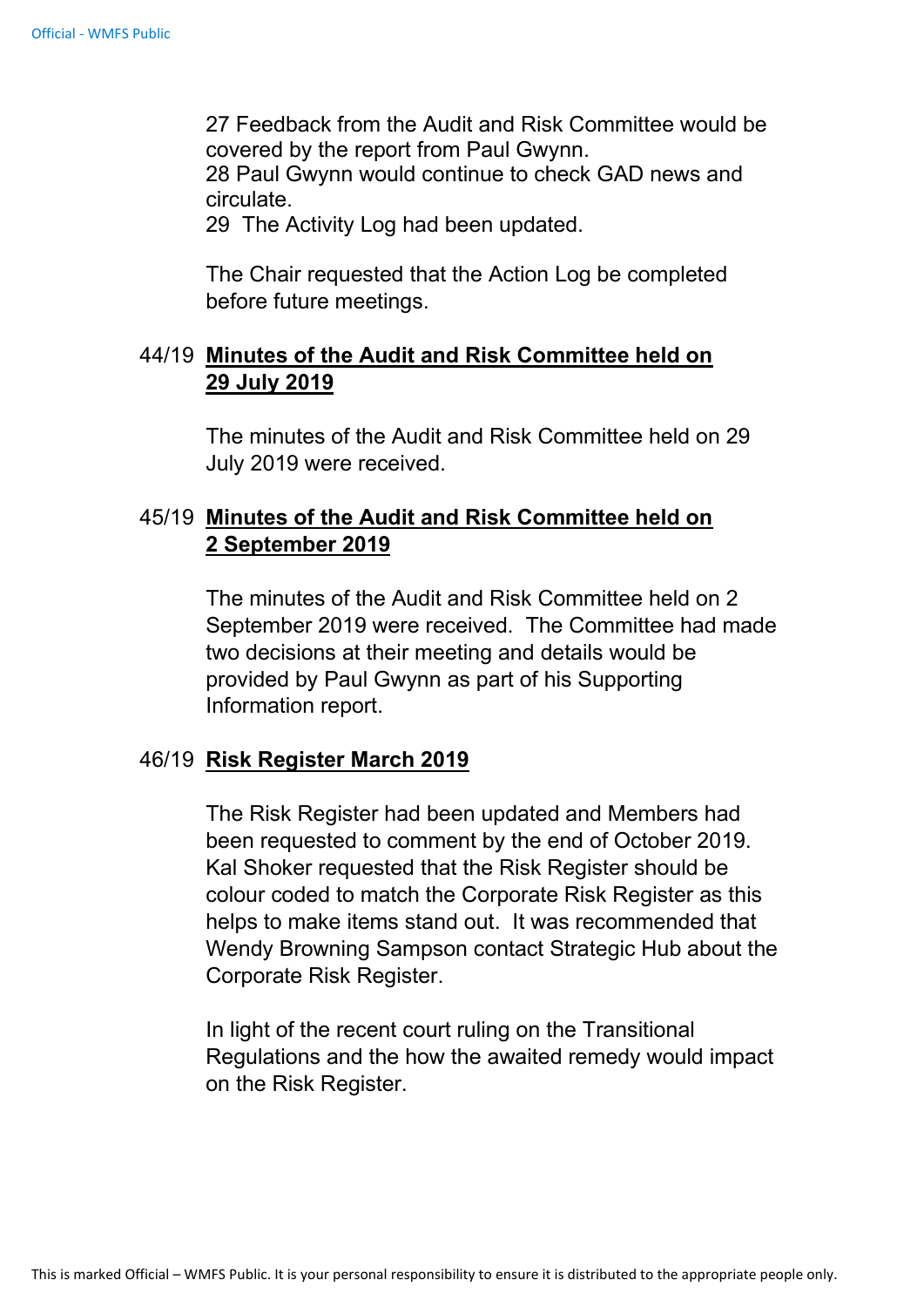It was recommended that two further risks be added to the Risk Register:

- Financial Risk of Remedy
- Inability of Administrators to deal with the impact of remedy

## 47/19 **Pension Section Supporting Information**

The Board received an update from the Pensions Adviser including the Firefighters' Pension Schemes Membership as at 30 November 2019. There had been less retirements subsequent 2015 scheme. There had been an increase in the number of Opt Outs. The cause for the number of Opt outs was generally the cost, but many Opt back in at a later date. The Opt Outs included those who had opted out following auto-enrolment.

In answer to an enquiry from the Chair, Clair Hey confirmed that it was difficult was often the reasons given were hard to understand and each case had a different story and there were not enough patterns. There is usually a trigger for individuals and further reform may cause many more opts out.

It was confirmed that the Payroll and Pensions Team and People Support Services talk to recruits as do the Fire Brigades Union.

Paul Gwynn confirmed that he had emailed half a dozen of those who had opted out and the primary reason for opting out was cost.

### Opt Out Levels and Reasons

During the 12 months to 31 August 2019, 72 members opted out of the schemes. Of these 68 were from the 2015 and 4 from the 2006 scheme. 44 of these were members who had been auto-enrolled on 1 June 2019 and had deductions taken in that month.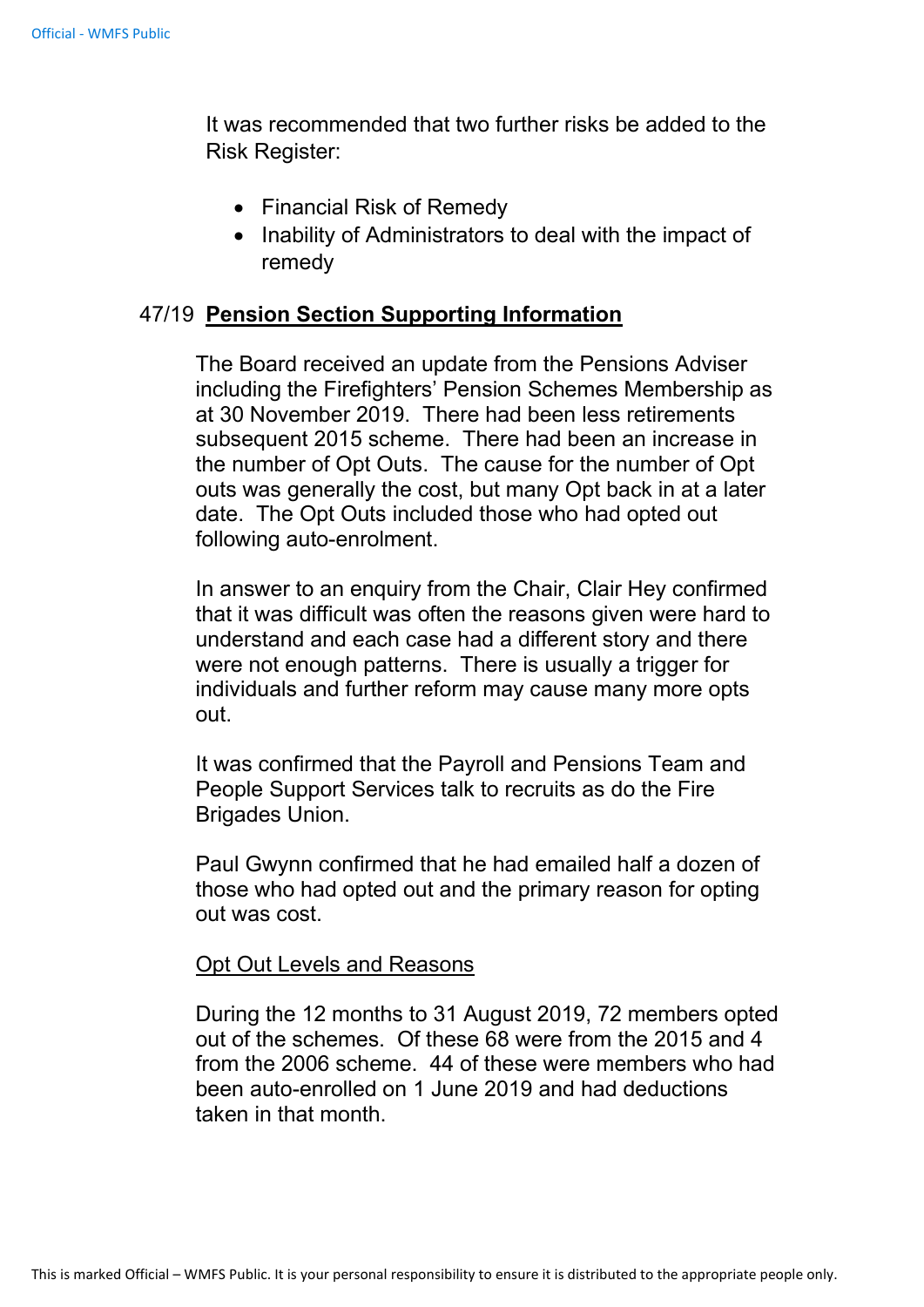The remaining 28 members had an average length of service of 2 years at the date of opt out.

83 new recruits were enrolled in the scheme contractually during the year and 10 of those had opted out within 6 months of joining. The remainder continued to be members.

The most popular driver for opt outs appeared to be cost and lifestyle and average age was 36 and in Paul's opinion many are getting married or starting a family. New recruits are informed of the benefits of the scheme, particularly the employers contribution the scheme. It is also explained that they can recover their contributions within  $3 - 5$  years of starting. The Board discussed the reasons why people leave the scheme.

## Predicted Starters and Leavers

The predicted starters and leavers were set out in a table for the years 2019/20 to 2024/25.

| 20               |    | 20/21 | 21/22 22/23 23/24 |    |    |    |
|------------------|----|-------|-------------------|----|----|----|
| <b>Starters</b>  | 83 |       | ഭി                | R. | ີດ | 57 |
| Retirements   71 |    | 65    | 50                | 55 | 50 |    |

There had been 5 IDRP cases, in one case the Authority had purchased additional pension for a member to recognise that there had been poor communication, in a second case the member was allowed to complete a new option form. A further response was awaited in respect of Stage 1 from a third member. Members of the Authority had been asked to hear a Stage 2 hearing and legal advice was awaited in this matter.

## Ill Health and Injury Pensioners

The Board were informed that there are 724 Pensions who retired due to incapacity and are in receipt of Ill Health Pension under the rules of the Schemes. Of these 198 also have an injury pension. 6 pensioners receive injury pension but not an ill health pension. 5 of these cases relate to deferred pensioners whose pensions came into payment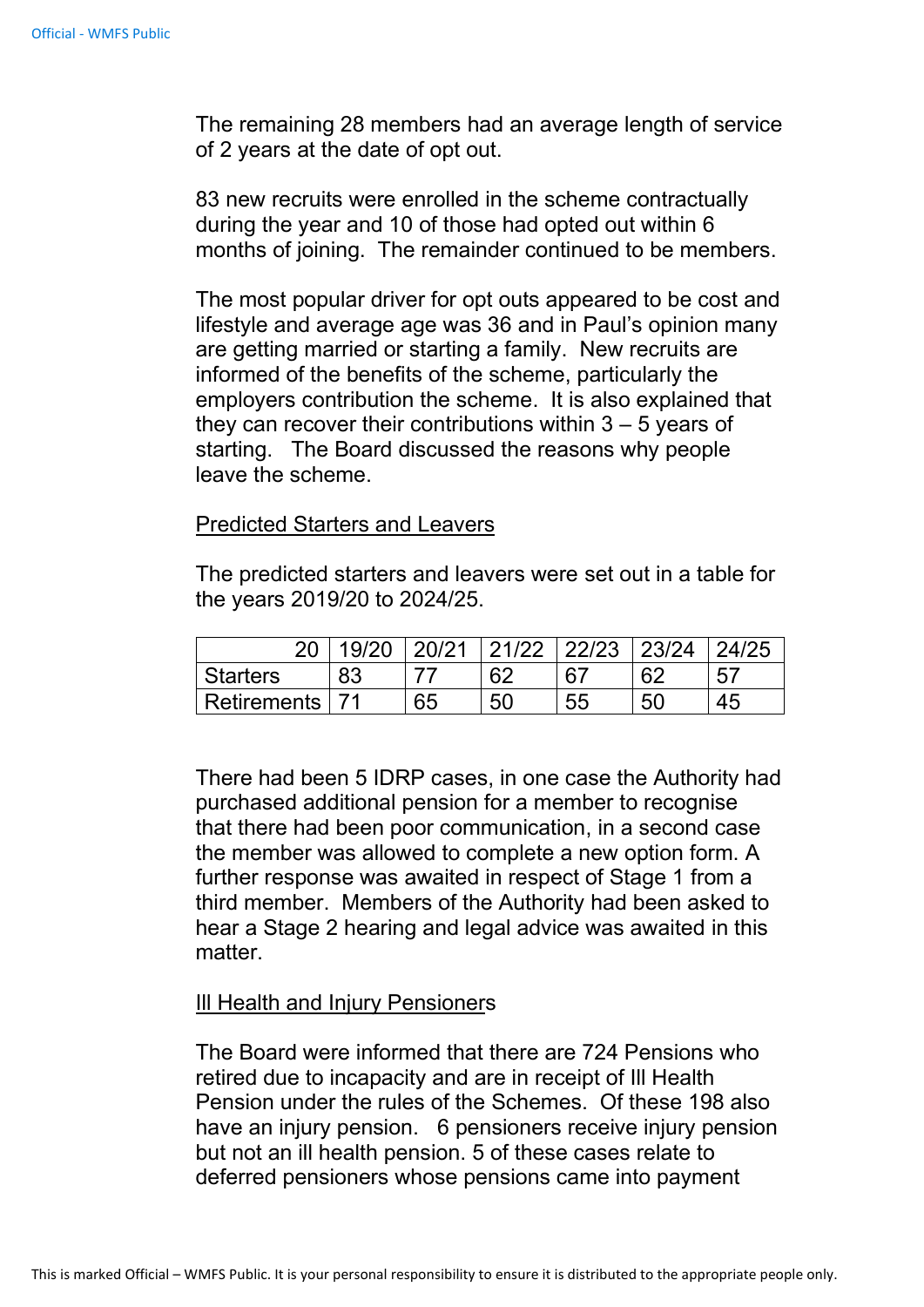early due to ill health. One case is an individual who retired following an on duty injury under the 1966 scheme. A full list of those individuals has been provided to HR managers for review.

It was confirmed that the Service does not review under the 1992 regulations.

1 or 2 are in the 2015 regulations 2 or 3 are in the 2016 regulations

It was confirmed that the rules allow the organisation to review those individuals, on a frequency to be decided by the Scheme Manager, as long as the individuals have been receiving a pension for ten years and are not of an age where they could retire on age grounds.

Paul Gwynn confirmed that the name of 13 individuals, who are receiving ill health pensions, had been passed to Wendy Browning Sampson for consideration. A report would then be prepared for the Audit and Risk Committee for the Scheme Manager to make a decision.

For the individual they would need to see an independent, qualified medical practitioner for a determination on whether they would be able to undertake the work of a firefighter or meaningful work.

This would need to be agreed and reported back to both the Pension Board and Audit and Risk Committee. The Board requested that further information be provided on the costs, the regulations, best practice and the plan for reviews to take place in the future.

Kal Shoker enquired about the 6 pensioners who received an injury pension but not an ill health pension. Paul Gwynn stated that they were retired from deferred status, ill health and potentially injury pension and then retired or left the scheme and subsequently health deteriorates.

Ordinary pensioners not an ill health pension, they may get injury pension on 1966 scheme.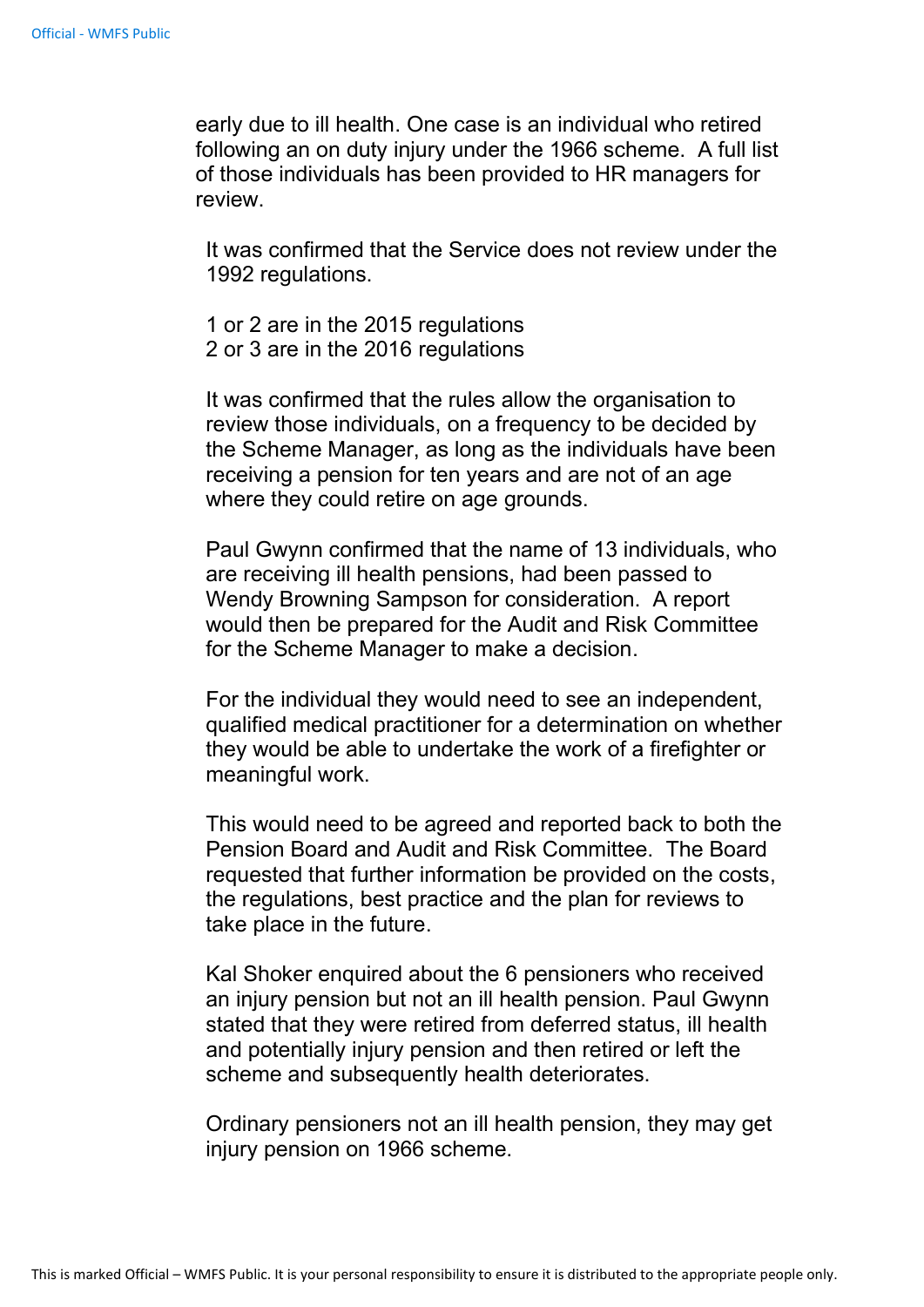Alan Tranter enquired about GAD. It was confirmed that this had not been updated on the system as it related to retained members and officers do not have the relevant software due to the cost and therefore not worthwhile. There were only 1 or 2 members and they could be picked up individually.

#### Scheme Manager Decisions

The Scheme Manager had been requested to make two decisions at its meeting on the 2 September 2019.

The first decision was in the case of a member of the 2006 scheme who wished to discontinue the purchase of additional service by periodical payments. The Scheme Manager decided to allow this request.

The Scheme Manager was also asked to determine whether an allowance paid to a member of the Technical Rescue Unit for having responsibility for the unit's dog should be classed as Pensionable Pay. The decision was that the payment was pensionable.

#### Other Issues

The Employee Representatives would be undertaking a review on behalf of the Board into the application of split pensions.

#### Data Review and Scoring

Paul Gwynn reported a score of 98% in respect of the latest measurement of common data. The score was based on a local view and had not been calculated using the SAB guidance. Scheme specific data had not been measured. A data review is currently ongoing though no timescales for completion or improvement had been set.

It was noted that a data improvement process was not in place but was a requirement of the Regulator. All of the data for Membership sits within cabinets in the Section and the date is available through systems.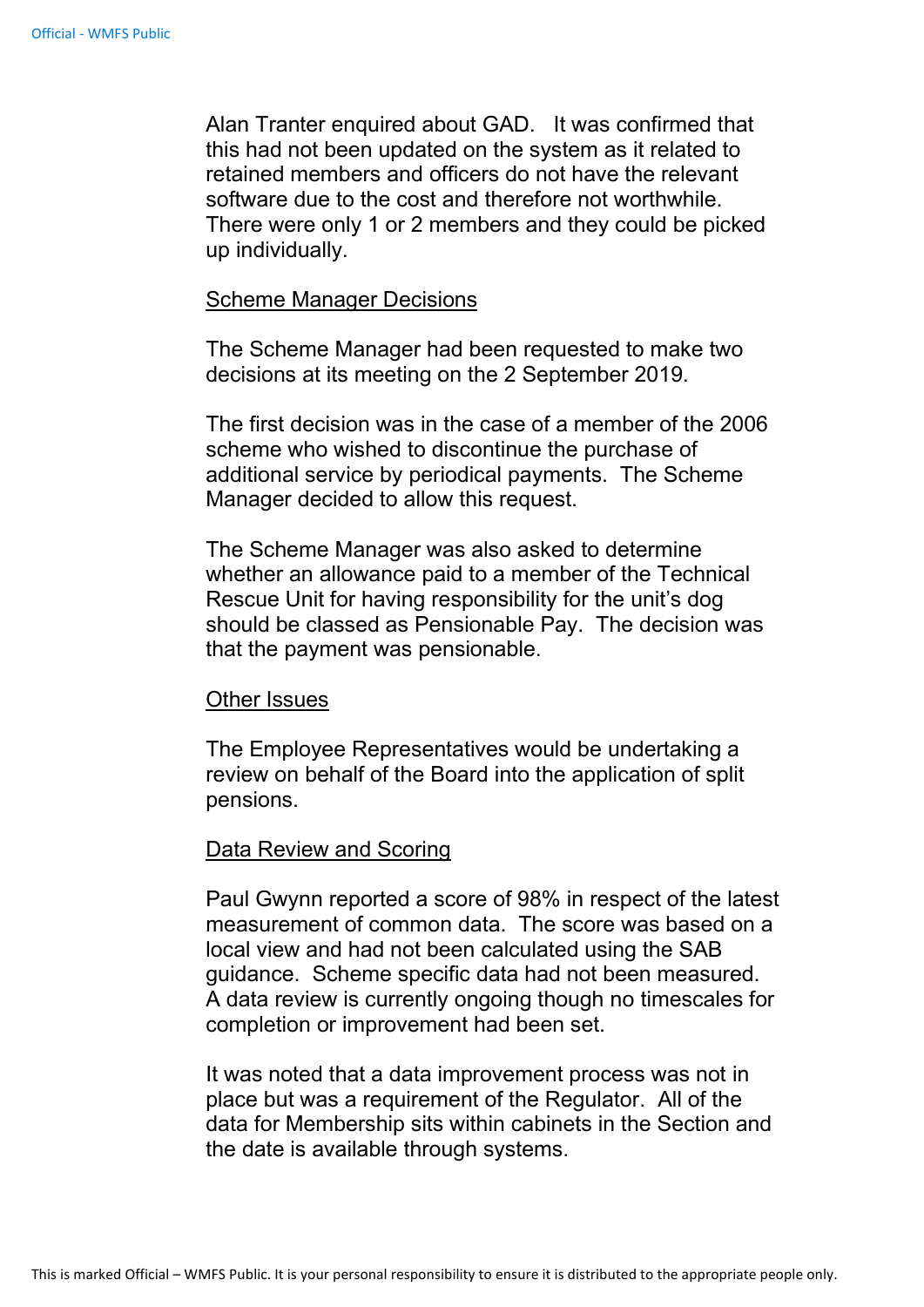99.5% of the data is complete but cannot be proved and the Board were asked to consider this. It was noted that it would be a large piece of work and was subjective, but in reality this leaves the Scheme Manager vulnerable and the Board needed some assurance that there was a plan regarding the data.

Julie Felton stated that a piece of work was currently being undertaken in respect of Occupational Health documents and suggested that the external company may be able to undertake the work to create a data base and quotes could be obtained, dependent upon budgets.

Paul Gwynn stated this would assist with possible future office moves and agile working in the future.

The Chair of the Audit and Risk Committee was horrified to hear about the files and recommended that the work was undertaken as soon as possible.

Karen Gowreesunker confirmed that a report would need to be prepared for the Audit and Risk Committee setting out the recommendations to the Committee and would the financial implications. It was recommended that Paul Gwynn liaised with Mike Griffiths, Strategic Enabler, Finance and Resources in respect of the preparation of the report.

The Chair felt there were two issues involved: Manual documents Accuracy of the data being held

He requested that assurance be given to the Board on these issues and Paul Gwynn agreed to confirm the scheme specific information for the next Board information and then the data storage, a large piece of work, would be commenced.

The Board noted that only two organisations have their own internal pension departments. The Pension and Payroll team were not creating large paper files and had been stripping files out and scanning. There were 2,500 files only.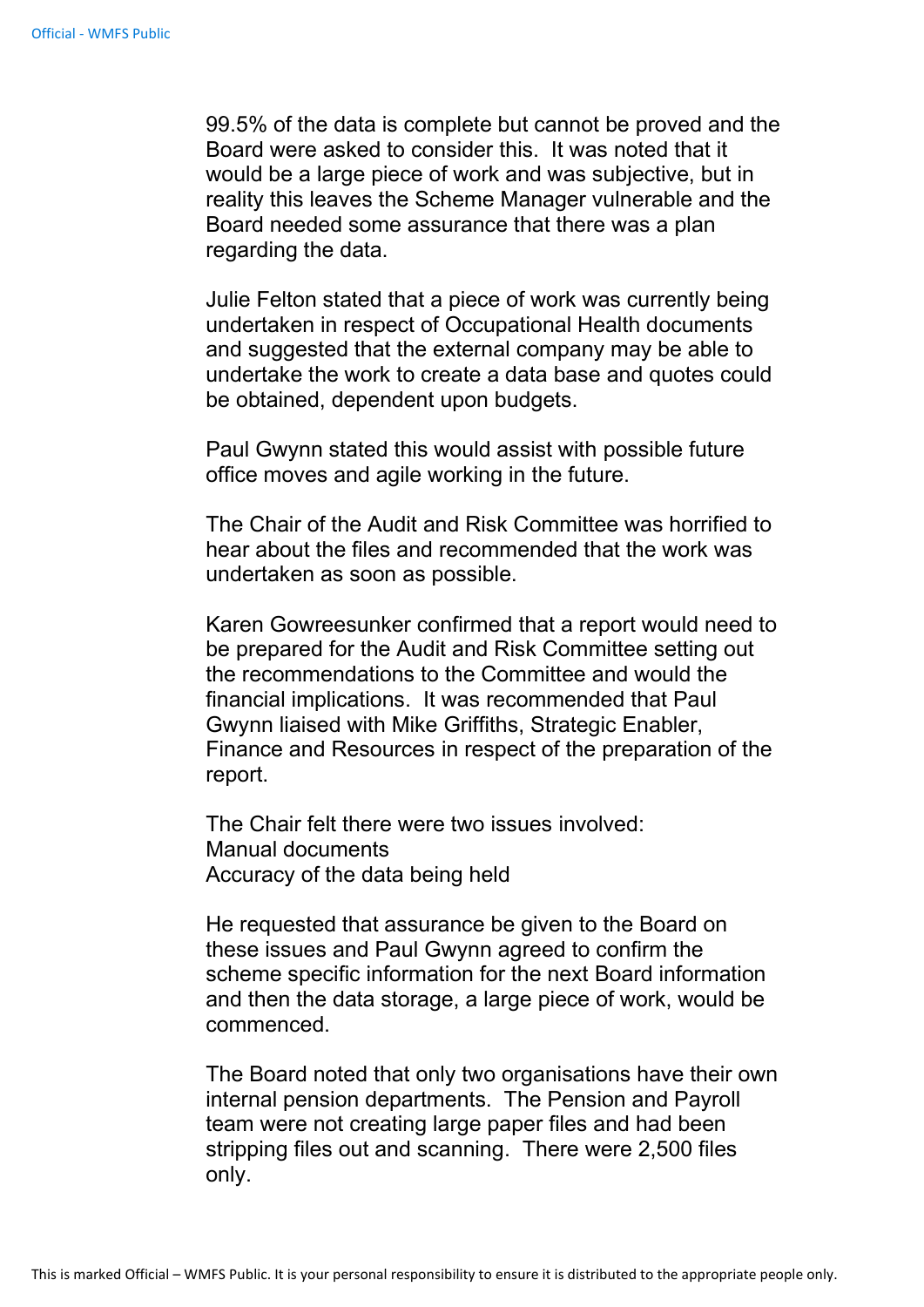#### Salary to be used for Benefit Purposes

Adam Harper had raised a number issues and the Payroll and Pensions Manager would be meeting Adam at Headquarters to review the current process.

The feedback from the Firefighter Pensions Conference was discussed as part of the agenda item on training.

## McCloud Judgement – Administration meeting 18 December 2019

The initial meeting to set the timeframes and scope for remedy in the McCloud case was due to take place on 18 December and it was expected that the initial announcement regarding the treatment of members transferred from the 1992 to the 2015 scheme would be made on the 16/17 December 2019.

The impact of the announcement could not be estimated but would probably result in additional work for the Payroll team in January and increased costs to the Service. The Board were asked to consider additional board meetings or to monitor the progress of any work resulting.

Paul was concerned about the remedy and how the ABS would be calculated. There was a major risk that the system would not be able to produce anything which was not ideal unless a solution could be reach. Some outsourced providers had been withdrawn and there was a risk that others would withdraw because of the remedy.

18 December 2019 was a key date and also the January date, however, Clair confirmed that the remedy would not be issued as soon as January. Information would be shared with Senior Management. The remedy would only apply to complainants. This had not happened in previous cases with Police or Judges and this had been escalated to the Home Office.

## 48/19 **Bulletin 24**

The FPS Bulletin 24 was noted.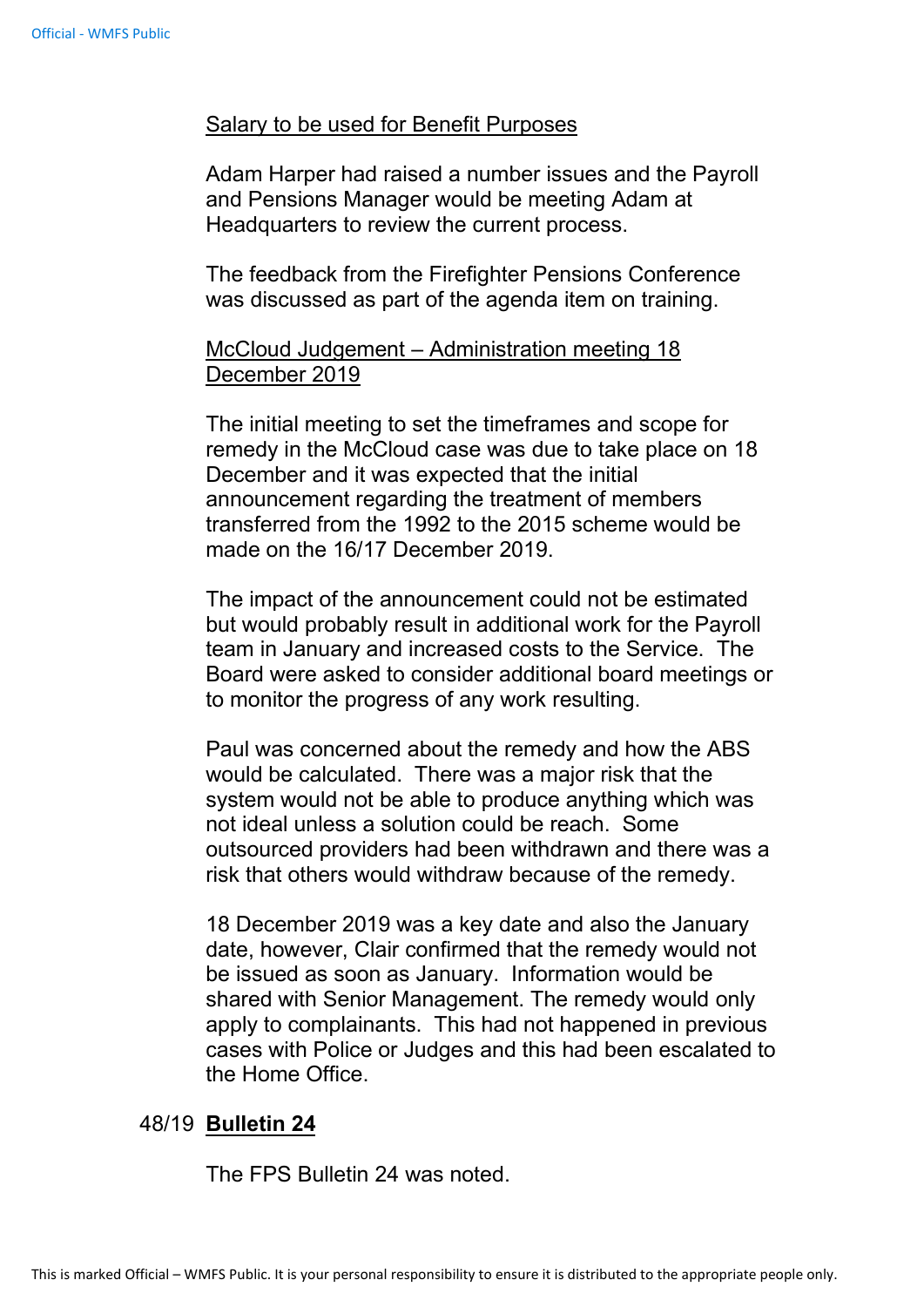## 49/19 **Bulletin 25**

The FPS Bulletin 25 was noted.

### 50/19 **Bulletin 26**

The FPS Bulletin 26 was noted. Paul Gwynn requested that Members read the bulletins and to contact him with any queries.

Adam Harper had emailed Paul Gwynn on 19 September and had subsequently held a meeting with Paul and the issues had been addressed in the Pension Section Supporting Information. The three items would be combined into a review to be undertaken by the Employee Representatives on behalf of the Board. The final item was for the Board to consider a definition of what constitutes reasonable endeavours.

Reasonable endeavours related to the efforts made to contact firefighters to provide them with an opportunity to buy some 2015 pension. Letters had been sent to retained firefighters who had been at Sedgley. There had not been a response in the timeframe and but one person had queried this. The person had moved, however, the member was an active wholetime member of the pension scheme. It was accepted that an email could have been sent and the member agreed to buy some 2015 pension.

The Board discussed the issue and it was suggested that a Routine Notice could be sent out reminding people to keep their contact details up to date and it was an individual's responsibility to keep up to date. A portal was suggested and even placing a message on pension slips. However, it was noted that pension slips are not posted due to costs. A reasonable number of active members had email addresses. The problems arose when people had left the service or where they had died and not informed the team of their next of kin. The team also had the advantage of old files and thought that the team went over and above in respect of reasonable endeavours to find someone.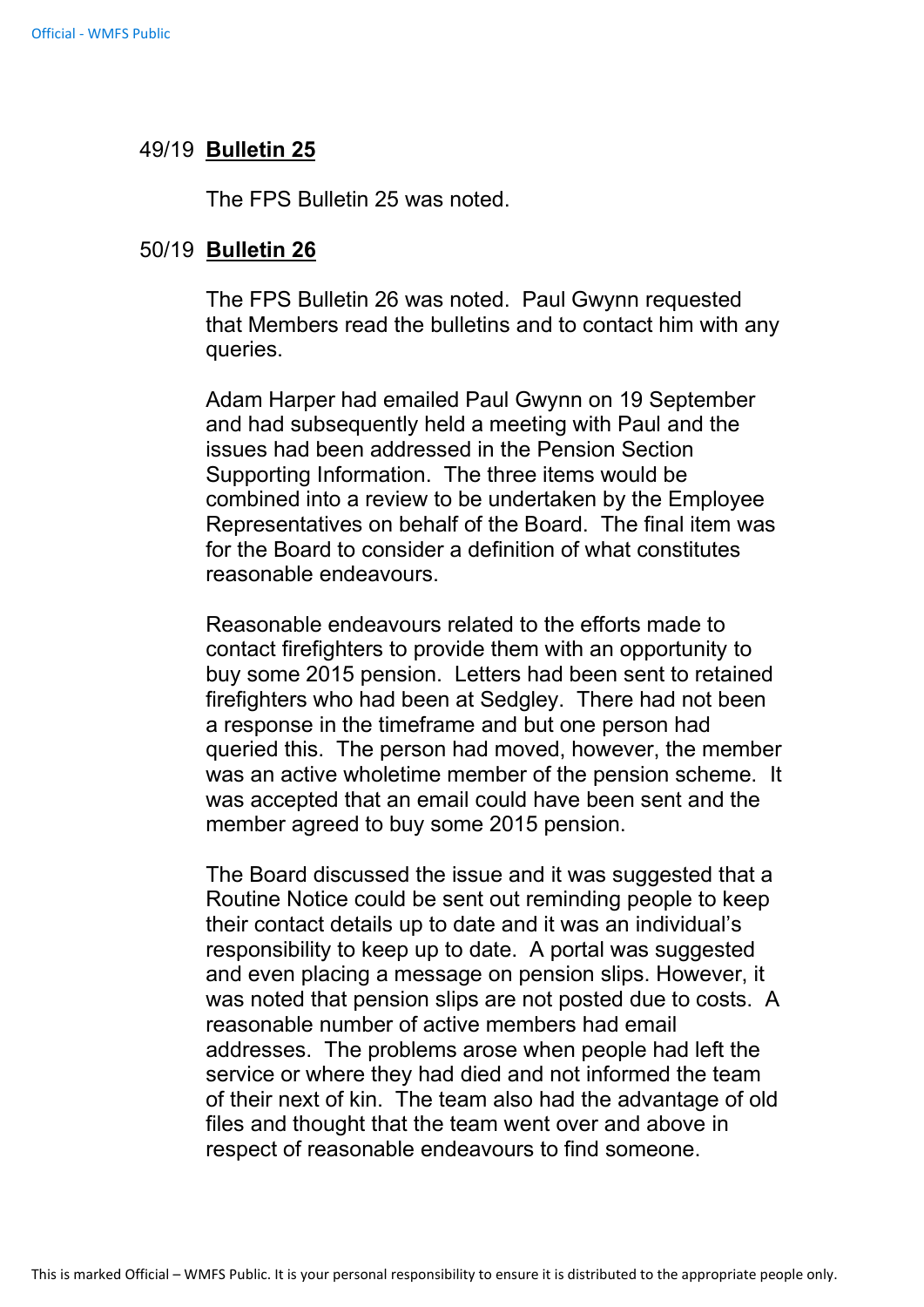Emmett Robinson felt that the quarterly updates provided covered everything and Kal Shoker stated that the benefit statements provided another method of checking.

It was suggested that Wendy Browning-Sampson and Paul Gwynn come up with a solution to remind members that they have an obligation to keep their records up to case.

Clair Hey stated she would share the details of a case where the Ombudsman had agreed that an Authority following a that had made reasonable endeavours to contact a Member.

It was noted that representatives were being sought to joint the Fire communication Group and Technical Working Group.

### 51/19 **Times Up for Pension Scammers**

The Board noted The Pensions Regulator's summer 2019 edition of their Regulatory round-up for scheme managers.

## 52/19 **Governance Administration – Risks public service pensions – The Pensions Regulator**

The return had been submitted and a copy would be added to the TEAM site for reference

## 53/19 **The Pension Regulator Public Service Governance Survey 2019**

Paul Gwynn, Kal Shoker and Wendy Browning-Sampson had completed the Survey and it was suggested that in future, the TEAM chat should be utilised so that all members of the Pension Board would have access.

The Survey had been signed off by the Chair of the Audit and Risk Committee and it was suggested that the signing of the survey be added to the Audit and Risk Committee Workplan for future years. The Board agreed that Paul Gwynn should forward the survey on their behalf.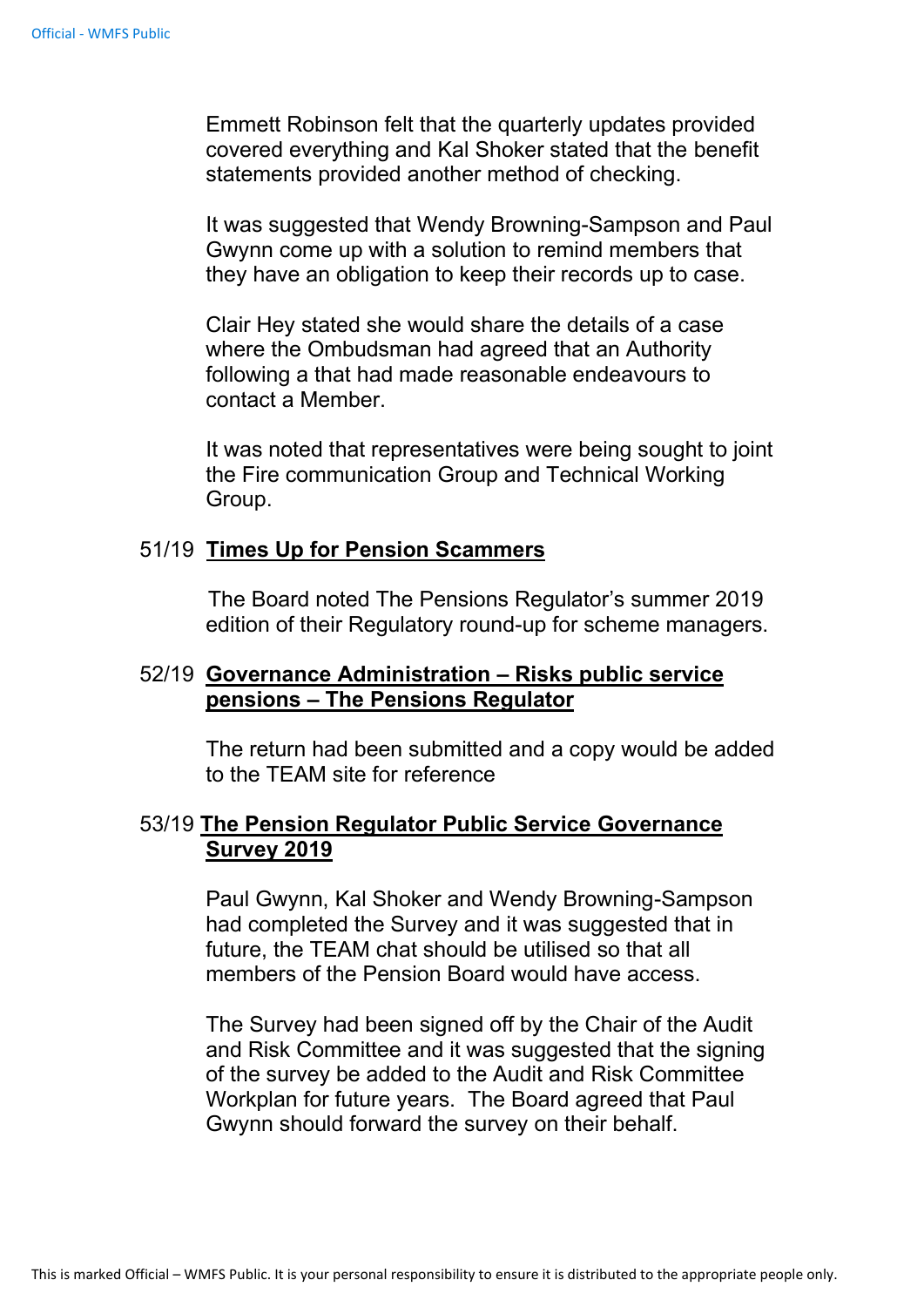# 54/19 **Training**

 Update on Pension Board Training in Shropshire Feedback from Annual Pensions Conference.

Wendy Browning-Sampson, Julie Felton and Adam Harper had attended the basic pension board training in Shropshire. This was seen a top up to the training received in December 2018. It had been very useful for the new members of the Board as they had now received the same training at the rest of the Board. It was agreed that notes from the training would be placed in the TEAM documents folder for future reference.

Paul Gwynn had attended both days of the Annual Pension Conference in September 2019. The first day had focused on the role of the Scheme Manager and Councillor Miks, Chair of the Audit and Risk Committee had attended.

The second day had been a more technical event and had been attended by Adam Harper, who had found the event useful. Several relevant issues had been discussed including the outcome of the Benchmarking review and possible national Key Performance Indicators.

Councillor Miks stated that she found the Conference useful, but felt that the timings should be adjusted to earlier in the day.

Emmett Robinson had attended a training event in London and stated this had been a good experience. He had also meet with Paul and felt that the general training should be early in the Employee Representatives time of office to achieve the best value from the training.

The dates for future training opportunities and Conferences would be added to the Pension Board Activity log.

### 55/19 **Pension Board Activity Log 2019/20**

The activity log to be updated for the next meeting.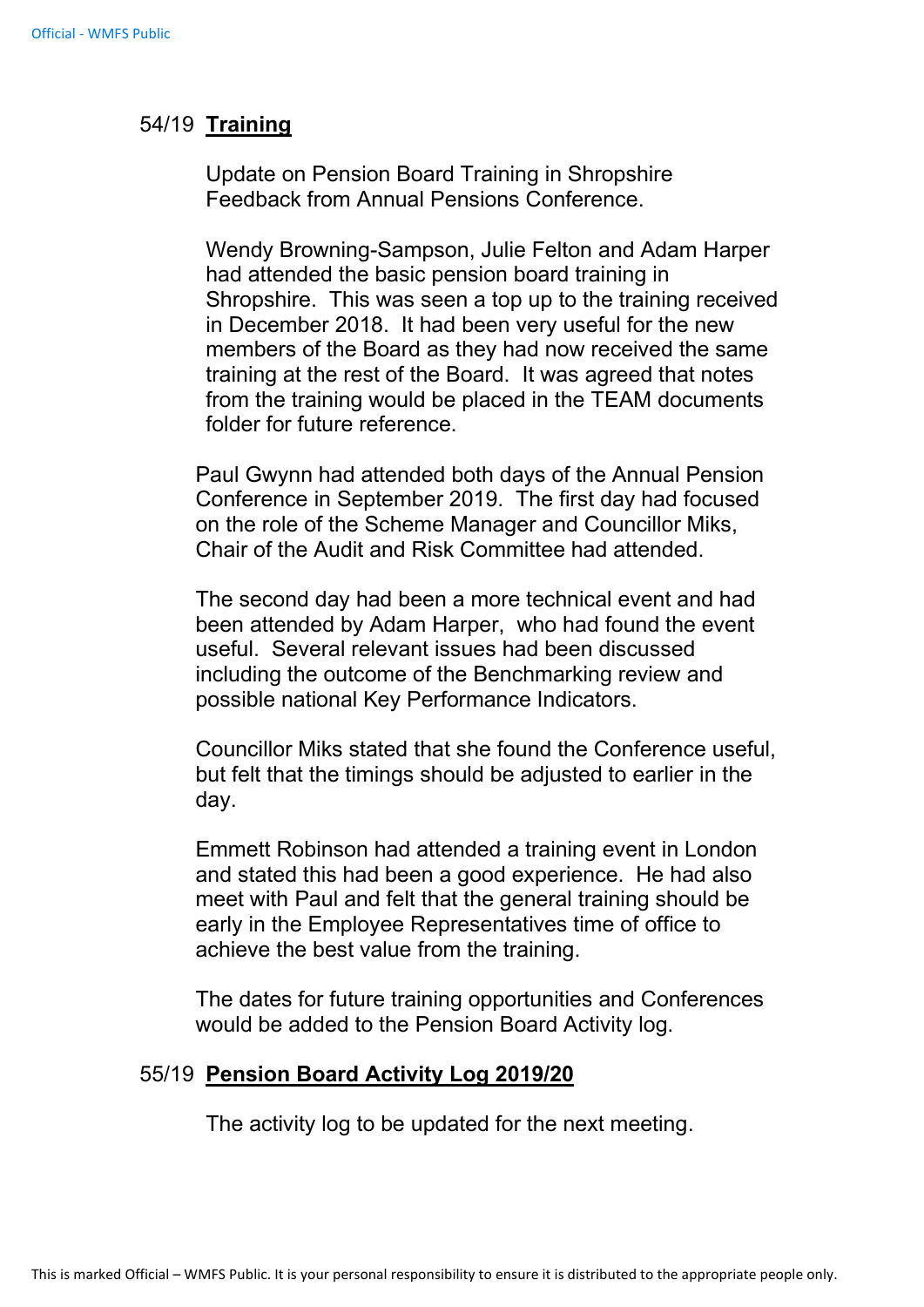## 56/19 **Pension Board Work Programme 2019/20**

The work programme was noted. The Board wished to factor in training and annual events and requirements.

### 57/19 **Topical legal regulatory issues**

The Board were informed that the Regulator was taking a greater interest in the public sector. The West Midlands Pension Board had been approached, as it was one of the larger schemes, by The Pension Regulator to visit the Board and meet with the Members and Members of the Audit and Risk Committee. They will be looking at information and providing feedback in the form of a management report early in the New Year. The Board were recommended to look at the Pension Regulators site particularly in respect of Relationship Supervision. Contact would be made early in the New Year and the Chair requested further information for the next Board Meeting. Paul Gwynn agreed to brief the Scheme Manager in January 2020.

In respect of the Court ruling in respect of retained firefighters, Paul Gwynn confirmed that a modified exercise had taken place a number of years ago. The 2006 Scheme would now be modified back to the 2001, and subsequently the Judge had stated there should have not been any restriction to access pension schemes and Members should be allowed to access any pension scheme. The outcome of the court case was expected in January 2020. Halesowen and Bilston had been confirmed as being retained stations. Paul Gwynn had been required to contact everyone to ask them to contact the Pension Team to confirm if they had worked at those stations. There were approximately 15 at each station. It was agreed that Paul Gwynn would report back to the next meeting on the number of people involved, however, it was noted that not all would be found.

The outcome of the McCloud case was awaited and it was intended to publish further details by Friday 20 December and brief the Board at the same time.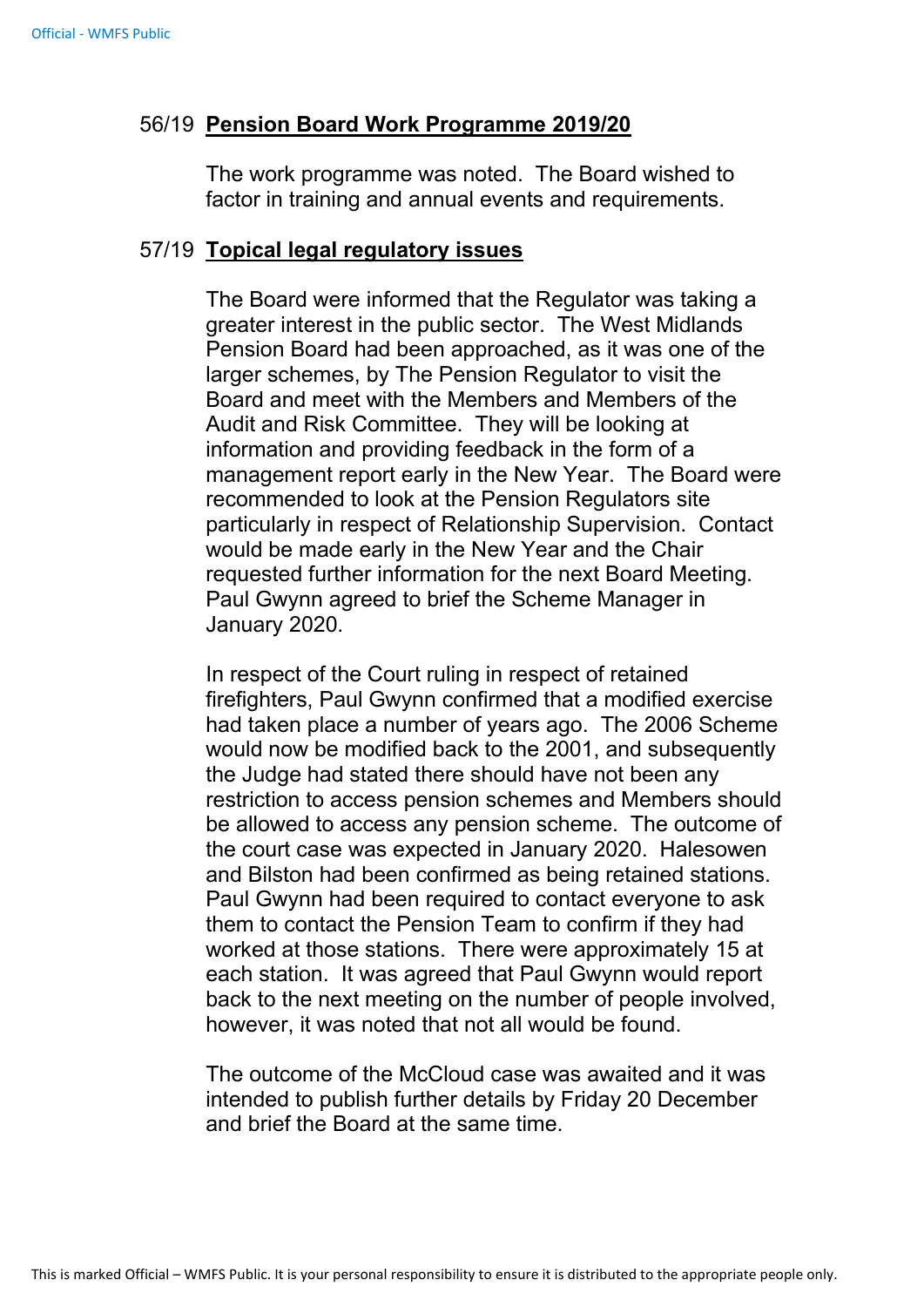Kal Shoker recommended using the retired and serving firefighters facebook page and other forms of social media such as yammer and twitter to contact previously retained firefighters. He also suggested contacting NARF.

#### 58/19 Date and Time of Next Meeting

The next meeting of the Pension Board was scheduled for March 2020. Alan Tranter requested that consideration be given to holding the next Pension Board on the same date as the SAB LPB Pensions Effectiveness Committee on 5 March 2020 in order that members of both groups could meet.

### 59/19 Training Session

Following the meeting, Members of the Board together with the members of the Audit and Risk Committee received formal Scheme Manager Training.

> Julie Connor Strategic Hub 0121 380 6906 Email: Julie.Connor@wmfs.net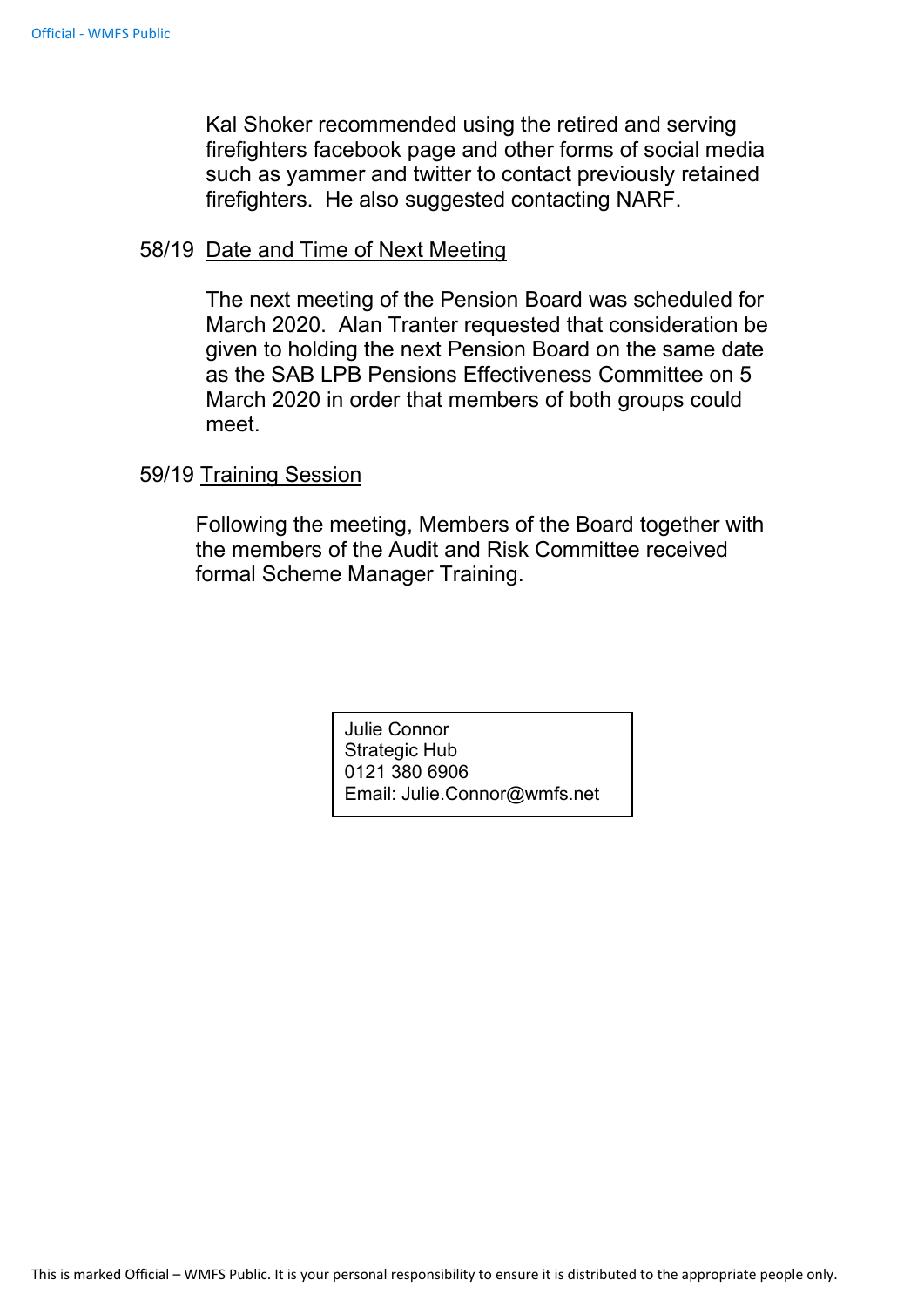# Pension Board

# 16 December 2019

## Actions

| 30 | Wendy Browning Sampson to<br>contact Strategic Hub re Risk<br>Register                                                            |                                                    |
|----|-----------------------------------------------------------------------------------------------------------------------------------|----------------------------------------------------|
| 31 | Risk Register to be colour coded to<br>match Corporate Risk Register                                                              |                                                    |
| 32 | Additional Risks to be added to<br><b>Risk Register</b>                                                                           |                                                    |
| 33 | Report to be prepared for the Audit<br>and Risk Committee on ill health<br>pensions                                               | <b>Draft Prepared</b>                              |
| 34 | Paul Gwynn to liaise with Mike<br>Griffiths re report for Audit and Risk<br>Committee on data base quotes                         | Completed                                          |
| 35 | Paul Gwynn to provide Scheme<br>specific information                                                                              | In Progress                                        |
| 36 | Wendy Browning Sampson and<br>Paul Gwynn to find solution to be<br>remind Members to keep their<br>records up to date             |                                                    |
| 37 | <b>Governance Administratation</b><br>Return to be added to TEAM site                                                             |                                                    |
| 38 | <b>Public Service Governance Survey</b><br>to be sent off and added to the<br><b>Audit and Risk Work Programme</b><br>for 2020/21 | In Progress                                        |
| 39 | Training Documents to be added to<br><b>TEAMS</b>                                                                                 | $WBS - 8$ October<br>2019                          |
| 40 | Paul Gwynn to brief Scheme<br><b>Manager on Pension Regulator</b>                                                                 | Complete                                           |
| 41 | Paul Gwynn to report on the<br>number of retained members                                                                         | Verbal update to be<br>provided at next<br>meeting |